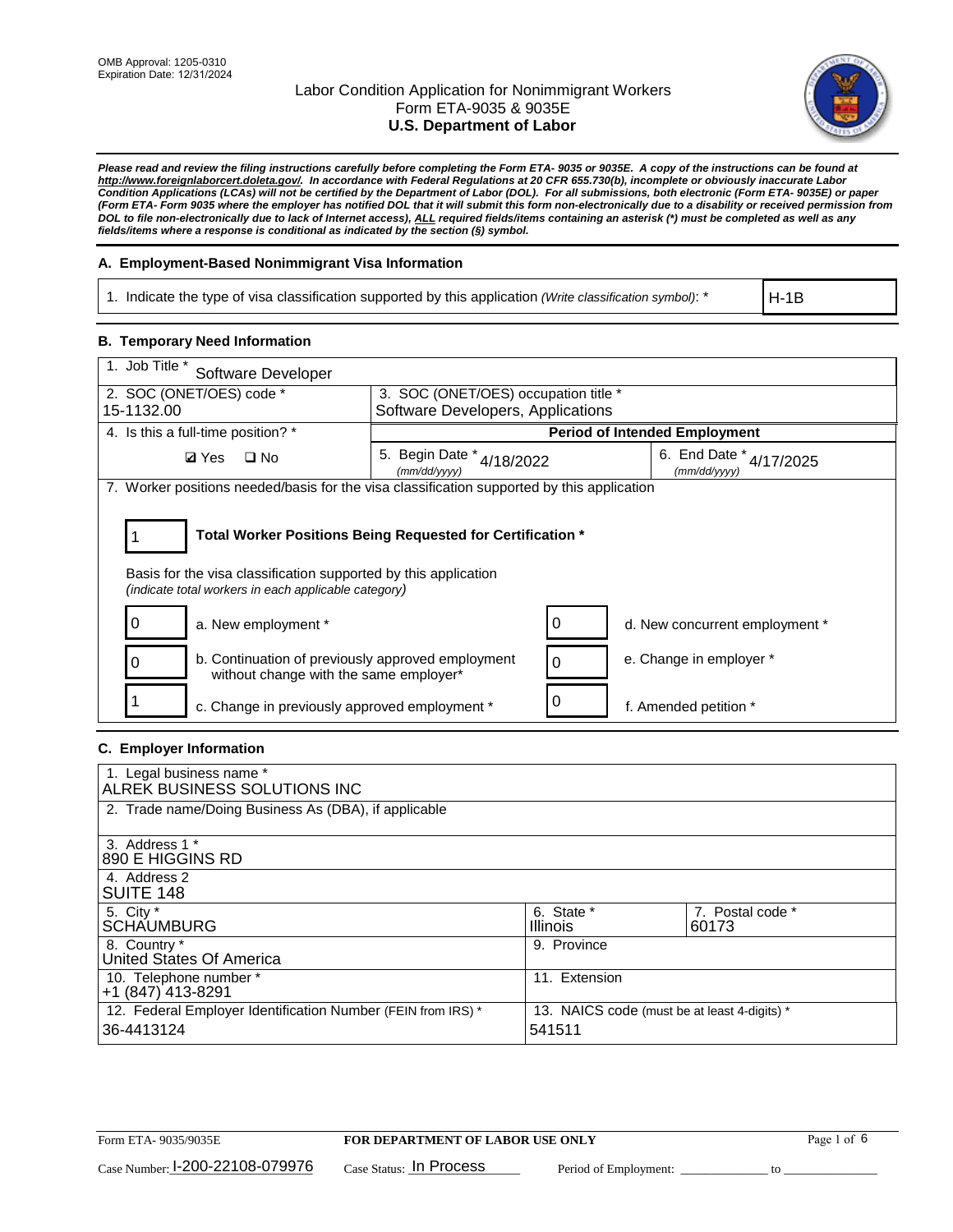

## **D. Employer Point of Contact Information**

**Important Note**: The information contained in this Section must be that of an employee of the employer who is authorized to act on behalf of the employer in labor certification matters. The information in this Section must be different from the agent or attorney information listed in Section E, unless the attorney is an employee of the employer.

| 1. Contact's last (family) name *         | 2. First (given) name * |                               | 3. Middle name(s)         |
|-------------------------------------------|-------------------------|-------------------------------|---------------------------|
| Goud                                      | Praveen                 |                               |                           |
| 4. Contact's job title *<br>President     |                         |                               |                           |
| 5. Address 1 *<br>890 E Higgins RD        |                         |                               |                           |
| 6. Address 2<br>Ste 148                   |                         |                               |                           |
| 7. City *<br>Schaumburg                   |                         | 8. State *<br><b>Illinois</b> | 9. Postal code *<br>60173 |
| 10. Country *<br>United States Of America |                         | 11. Province                  |                           |
| 12. Telephone number *                    | Extension<br>13.        | 14. E-Mail address            |                           |
| +1 (847) 278-3838                         |                         | praveen@absli.com             |                           |

# **E. Attorney or Agent Information (If applicable)**

**Important Note**: The employer authorizes the attorney or agent identified in this section to act on its behalf in connection with the filing of this application.

| 1. Is the employer represented by an attorney or agent in the filing of this application? *<br>If "Yes," complete the remainder of Section E below. |                                              |               |                        |                              |  | <b>Ø</b> Yes | $\Box$ No                                            |  |
|-----------------------------------------------------------------------------------------------------------------------------------------------------|----------------------------------------------|---------------|------------------------|------------------------------|--|--------------|------------------------------------------------------|--|
| 2. Attorney or Agent's last (family) name §                                                                                                         | 3. First (given) name §<br>4. Middle name(s) |               |                        |                              |  |              |                                                      |  |
| Kennedy                                                                                                                                             |                                              | Adaikala Mary |                        |                              |  |              |                                                      |  |
| 5. Address 1 §<br>1051 PERIMETER DR                                                                                                                 |                                              |               |                        |                              |  |              |                                                      |  |
| 6. Address 2                                                                                                                                        |                                              |               |                        |                              |  |              |                                                      |  |
| 7. City §<br>Schaumburg                                                                                                                             |                                              |               | 8. State §<br>Illinois |                              |  | 60173        | 9. Postal code §                                     |  |
| 10. Country §<br>United States Of America                                                                                                           |                                              |               | 11. Province           |                              |  |              |                                                      |  |
| 12. Telephone number §                                                                                                                              |                                              | 13. Extension |                        | 14. E-Mail address           |  |              |                                                      |  |
| +1 (847) 220-1560                                                                                                                                   |                                              |               |                        | MARY@MKIMMIGRATIONLAW.COM    |  |              |                                                      |  |
| 15. Law firm/Business name §                                                                                                                        |                                              |               |                        | 16. Law firm/Business FEIN § |  |              |                                                      |  |
| Law Offices of Mary Kennedy, LLC                                                                                                                    |                                              |               |                        | 82-3789282                   |  |              |                                                      |  |
| 17. State Bar number (only if attorney) §                                                                                                           |                                              |               |                        |                              |  |              | 18. State of highest court where attorney is in good |  |
| standing (only if attorney) §<br>173876<br>Oregon                                                                                                   |                                              |               |                        |                              |  |              |                                                      |  |
| 19. Name of the highest State court where attorney is in good standing (only if attorney) §                                                         |                                              |               |                        |                              |  |              |                                                      |  |
| SUPREME COURT, OR                                                                                                                                   |                                              |               |                        |                              |  |              |                                                      |  |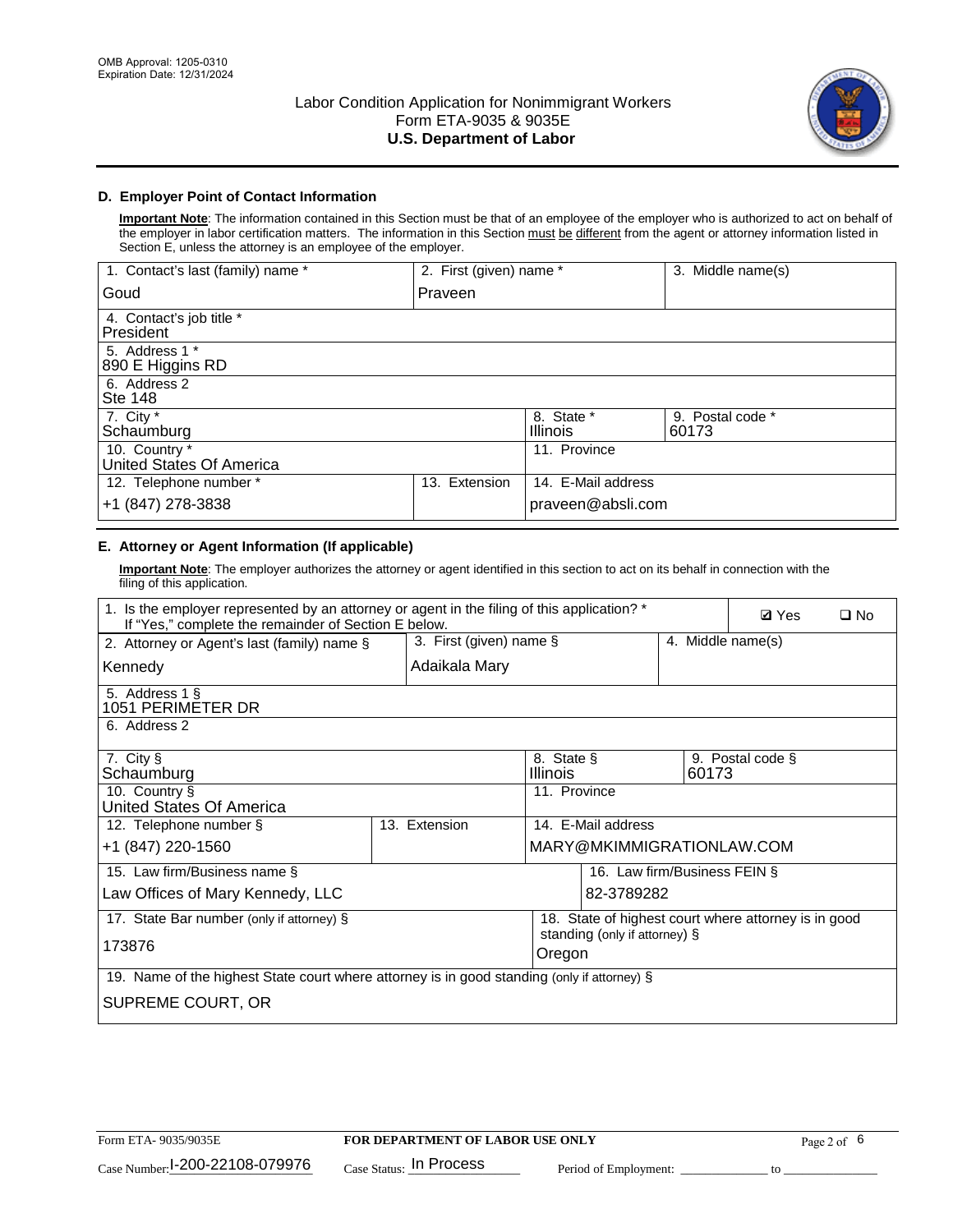

#### **F. Employment and Wage Information**

**Important Note**: The employer must define the intended place(s) of employment with as much geographic specificity as possible. Each intended place(s) of employment listed below must be the worksite or physical location where the work will actually be performed and cannot be a P.O. Box. The employer must identify all intended places of employment, including those of short duration, on the LCA. 20 CFR 655.730(c)(5). If the employer is submitting this form non-electronically and the work is expected to be performed in more than one location, an attachment must be submitted in order to complete this section. An employer has the option to use either a single Form ETA-9035/9035E or multiple forms to disclose all intended places of employment. If the employer has more than ten (10) intended places of employment at the time of filing this application, the employer must file as many additional LCAs as are necessary to list all intended places of employment. See the form instructions for further information about identifying all intended places of employment.

#### a.*Place of Employment Information* 1

|                       | 1. Enter the estimated number of workers that will perform work at this place of employment under<br>the LCA.*                 |  | 1                                        |                      |                          |              |  |  |
|-----------------------|--------------------------------------------------------------------------------------------------------------------------------|--|------------------------------------------|----------------------|--------------------------|--------------|--|--|
|                       | 2. Indicate whether the worker(s) subject to this LCA will be placed with a secondary entity at this<br>place of employment. * |  |                                          |                      | <b>Ø</b> Yes             | $\square$ No |  |  |
|                       | 3. If "Yes" to question 2, provide the legal business name of the secondary entity. §                                          |  |                                          |                      |                          |              |  |  |
|                       | Safeway/Remote                                                                                                                 |  |                                          |                      |                          |              |  |  |
|                       | 4. Address 1 *<br>12765 Teton Street                                                                                           |  |                                          |                      |                          |              |  |  |
|                       | 5. Address 2                                                                                                                   |  |                                          |                      |                          |              |  |  |
| 6. City $*$<br>Frisco |                                                                                                                                |  | 7. County *<br>Collin                    |                      |                          |              |  |  |
| Texas                 | 8. State/District/Territory *                                                                                                  |  | 9. Postal code *<br>75035                |                      |                          |              |  |  |
|                       | 10. Wage Rate Paid to Nonimmigrant Workers *                                                                                   |  | 10a. Per: (Choose only one)*             |                      |                          |              |  |  |
|                       | ☑ Hour □ Week □ Bi-Weekly □ Month □ Year<br>From $\frac{1}{2}$ $\frac{46}{10}$ $\frac{00}{10}$<br>To: $$$                      |  |                                          |                      |                          |              |  |  |
|                       | 11. Prevailing Wage Rate *                                                                                                     |  | 11a. Per: (Choose only one)*             |                      |                          |              |  |  |
|                       | 45 21<br>$\mathbf{\$}$                                                                                                         |  | ☑ Hour □ Week □ Bi-Weekly □ Month □ Year |                      |                          |              |  |  |
|                       | Questions 12-14. Identify the source used for the prevailing wage (PW) (check and fully complete only one): *                  |  |                                          |                      |                          |              |  |  |
| 12.<br>$\Box$         | A Prevailing Wage Determination (PWD) issued by the Department of Labor                                                        |  |                                          |                      | a. PWD tracking number § |              |  |  |
| 13.                   | A PW obtained independently from the Occupational Employment Statistics (OES) Program                                          |  |                                          |                      |                          |              |  |  |
| $\mathbf v$           | a. Wage Level (check one): §                                                                                                   |  |                                          | b. Source Year §     |                          |              |  |  |
|                       | ☑ ॥<br>$\square$ $\square$<br>$\square$ IV<br>$\Box$ N/A<br>⊓⊥                                                                 |  |                                          | 7/1/2021 - 6/30/2022 |                          |              |  |  |
| 14.                   | A PW obtained using another legitimate source (other than OES) or an independent authoritative source                          |  |                                          |                      |                          |              |  |  |
|                       | a. Source Type (check one): §<br>b. Source Year §<br>$\Box$ CBA<br>$\Box$ DBA<br>$\square$ SCA<br>$\Box$ Other/ PW Survey      |  |                                          |                      |                          |              |  |  |
|                       | c. If responded "Other/ PW Survey" in question 14.a, enter the name of the survey producer or publisher §                      |  |                                          |                      |                          |              |  |  |
|                       | d. If responded "Other/ PW Survey" in question 14.a, enter the title or name of the PW survey §                                |  |                                          |                      |                          |              |  |  |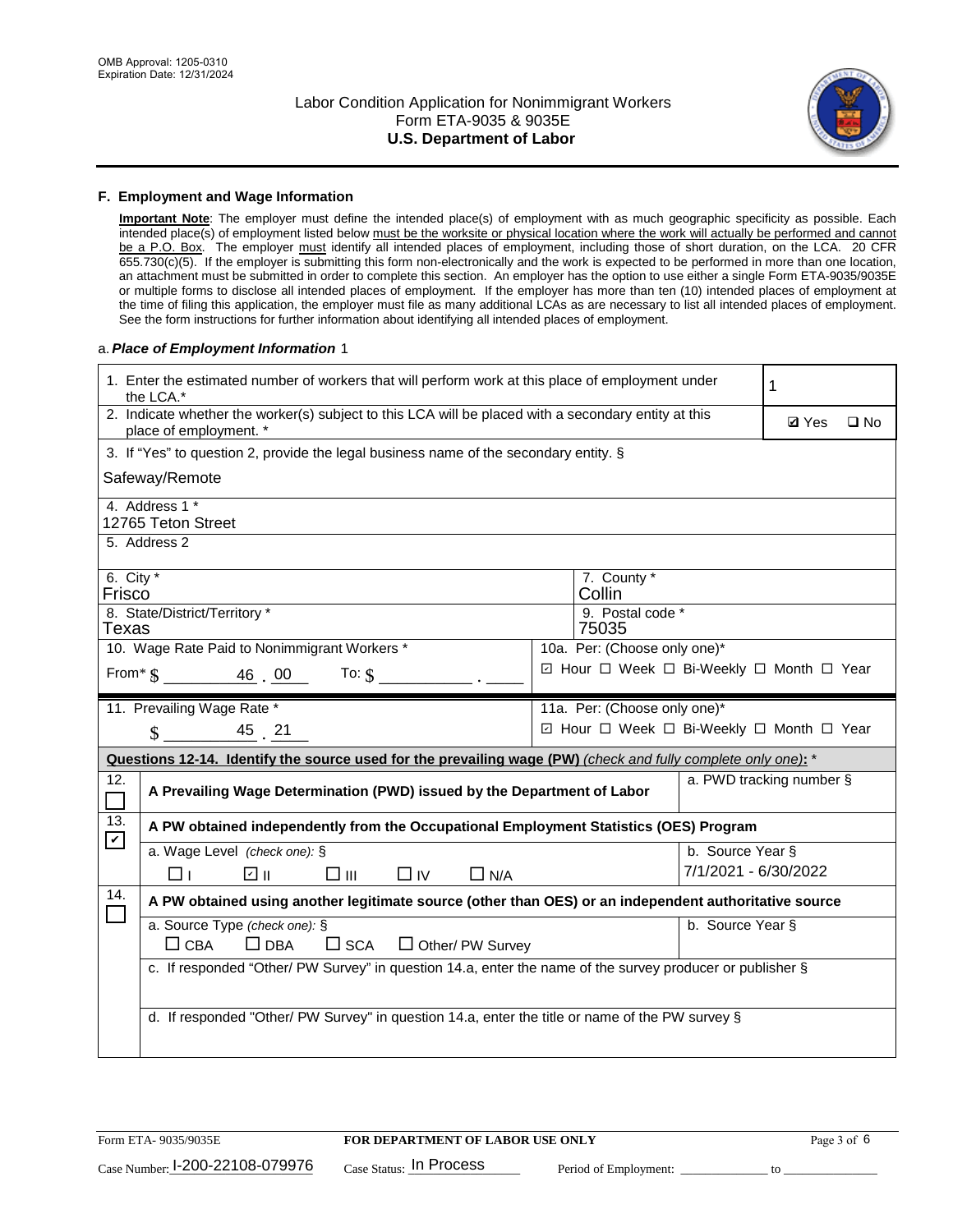

## **G. Employer Labor Condition Statements**

! *Important Note:* In order for your application to be processed, you MUST read Section G of the Form ETA-9035CP - General Instructions for the 9035 & 9035E under the heading "Employer Labor Condition Statements" and agree to all four (4) labor condition statements summarized below:

- (1) **Wages:** The employer shall pay nonimmigrant workers at least the prevailing wage or the employer's actual wage, whichever is higher, and pay for non-productive time. The employer shall offer nonimmigrant workers benefits and eligibility for benefits provided as compensation for services on the same basis as the employer offers to U.S. workers. The employer shall not make deductions to recoup a business expense(s) of the employer including attorney fees and other costs connected to the performance of H-1B, H-1B1, or E-3 program functions which are required to be performed by the employer. This includes expenses related to the preparation and filing of this LCA and related visa petition information. 20 CFR 655.731;
- (2) **Working Conditions:** The employer shall provide working conditions for nonimmigrants which will not adversely affect the working conditions of workers similarly employed. The employer's obligation regarding working conditions shall extend for the duration of the validity period of the certified LCA or the period during which the worker(s) working pursuant to this LCA is employed by the employer, whichever is longer. 20 CFR 655.732;
- (3) **Strike, Lockout, or Work Stoppage:** At the time of filing this LCA, the employer is not involved in a strike, lockout, or work stoppage in the course of a labor dispute in the occupational classification in the area(s) of intended employment. The employer will notify the Department of Labor within 3 days of the occurrence of a strike or lockout in the occupation, and in that event the LCA will not be used to support a petition filing with the U.S. Citizenship and Immigration Services (USCIS) until the DOL Employment and Training Administration (ETA) determines that the strike or lockout has ended. 20 CFR 655.733; and
- (4) **Notice:** Notice of the LCA filing was provided no more than 30 days before the filing of this LCA or will be provided on the day this LCA is filed to the bargaining representative in the occupation and area of intended employment, or if there is no bargaining representative, to workers in the occupation at the place(s) of employment either by electronic or physical posting. This notice was or will be posted for a total period of 10 days, except that if employees are provided individual direct notice by e-mail, notification need only be given once. A copy of the notice documentation will be maintained in the employer's public access file. A copy of this LCA will be provided to each nonimmigrant worker employed pursuant to the LCA. The employer shall, no later than the date the worker(s) report to work at the place(s) of employment, provide a signed copy of the certified LCA to the worker(s) working pursuant to this LCA. 20 CFR 655.734.

1. **I have read and agree to** Labor Condition Statements 1, 2, 3, and 4 above and as fully explained in Section G of the Form ETA-9035CP – General Instructions for the 9035 & 9035E and the Department's regulations at 20 CFR 655 Subpart H. \*

**Ø**Yes ロNo

#### **H. Additional Employer Labor Condition Statements –H-1B Employers ONLY**

!**Important Note***:* In order for your H-1B application to be processed, you MUST read Section H – Subsection 1 of the Form ETA 9035CP – General Instructions for the 9035 & 9035E under the heading "Additional Employer Labor Condition Statements" and answer the questions below.

#### *a. Subsection 1*

| 1. At the time of filing this LCA, is the employer H-1B dependent? §                                                                                                                                                                           | ⊡ Yes                                                                                                         | □ No |           |              |  |
|------------------------------------------------------------------------------------------------------------------------------------------------------------------------------------------------------------------------------------------------|---------------------------------------------------------------------------------------------------------------|------|-----------|--------------|--|
| 2. At the time of filing this LCA, is the employer a willful violator? $\S$                                                                                                                                                                    |                                                                                                               |      | ⊡ No      |              |  |
| 3. If "Yes" is marked in questions H.1 and/or H.2, you must answer "Yes" or "No" regarding<br>whether the employer will use this application ONLY to support H-1B petitions or extensions of<br>status for exempt H-1B nonimmigrant workers? § |                                                                                                               |      | $\Box$ No |              |  |
| 4. If "Yes" is marked in question H.3, identify the statutory basis for the<br>exemption of the H-1B nonimmigrant workers associated with this<br>LCA.                                                                                         | $\Box$ \$60,000 or higher annual wage<br>□ Master's Degree or higher in related specialty<br><b>Both</b><br>☑ |      |           |              |  |
| H-1B Dependent or Willful Violator Employers -Master's Degree or Higher Exemptions ONLY                                                                                                                                                        |                                                                                                               |      |           |              |  |
| 5. Indicate whether a completed Appendix A is attached to this LCA covering any H-1B<br>nonimmigrant worker for whom the statutory exemption will be based <b>ONLY</b> on attainment of a<br>Master's Degree or higher in related specialty. § |                                                                                                               |      | ⊟ No      | <b>D</b> N/A |  |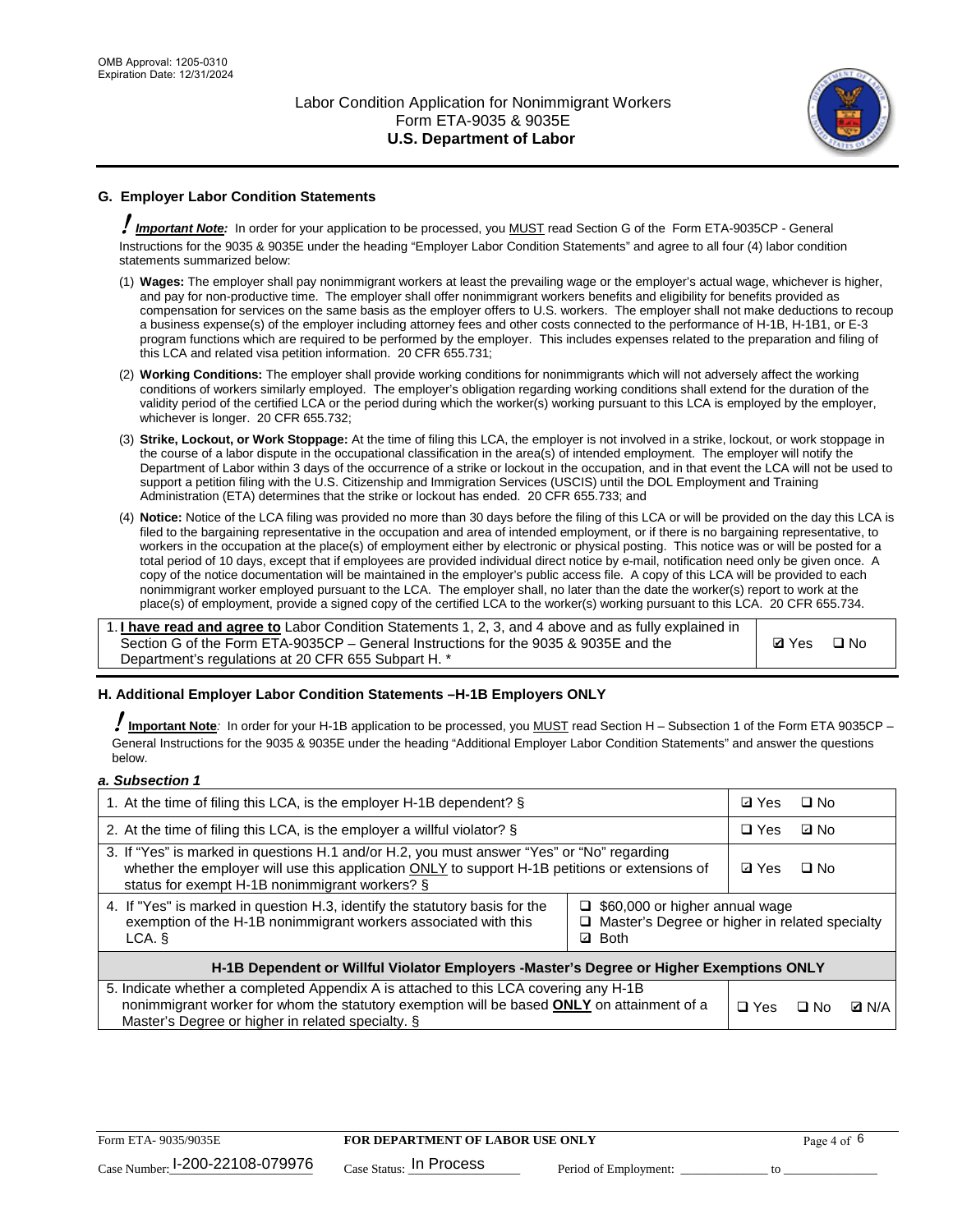

**If you marked "Yes" to questions H.a.1 (H-1B dependent) and/or H.a.2 (H-1B willful violator) and "No" to question H.a.3 (exempt H-1B nonimmigrant workers), you MUST read Section H – Subsection 2 of the Form ETA 9035CP – General Instructions for the 9035 & 9035E under the heading "Additional Employer Labor Condition Statements" and indicate your agreement to all three (3) additional statements summarized below.**

#### *b. Subsection 2*

- A. **Displacement:** An H-1B dependent or willful violator employer is prohibited from displacing a U.S. worker in its own workforce within the period beginning 90 days before and ending 90 days after the date of filing of the visa petition. 20 CFR 655.738(c);
- B. **Secondary Displacement:** An H-1B dependent or willful violator employer is prohibited from placing an H-1B nonimmigrant worker(s) with another/secondary employer where there are indicia of an employment relationship between the nonimmigrant worker(s) and that other/secondary employer (thus possibly affecting the jobs of U.S. workers employed by that other employer), unless and until the employer subject to this LCA makes the inquiries and/or receives the information set forth in 20 CFR 655.738(d)(5) concerning that other/secondary employer's displacement of similarly employed U.S. workers in its workforce within the period beginning 90 days before and ending 90 days after the date of such placement. 20 CFR 655.738(d). Even if the required inquiry of the secondary employer is made, the H-1B dependent or willful violator employer will be subject to a finding of a violation of the secondary displacement prohibition if the secondary employer, in fact, displaces any U.S. worker(s) during the applicable time period; and
- C. **Recruitment and Hiring:** Prior to filing this LCA or any petition or request for extension of status for nonimmigrant worker(s) supported by this LCA, the H-1B dependent or willful violator employer must take good faith steps to recruit U.S. workers for the job(s) using procedures that meet industry-wide standards and offer compensation that is at least as great as the required wage to be paid to the nonimmigrant worker(s) pursuant to 20 CFR 655.731(a). The employer must offer the job(s) to any U.S. worker who applies and is equally or better qualified for the job than the nonimmigrant worker. 20 CFR 655.739.

| 6. I have read and agree to Additional Employer Labor Condition Statements A, B, and C above and |       |           |
|--------------------------------------------------------------------------------------------------|-------|-----------|
| as fully explained in Section H – Subsections 1 and 2 of the Form ETA 9035CP – General           | □ Yes | $\Box$ No |
| Instructions for the 9035 & 9035E and the Department's regulations at 20 CFR 655 Subpart H. §    |       |           |

#### **I. Public Disclosure Information**

! **Important Note***:* You must select one or both of the options listed in this Section.

**sqrt** Employer's principal place of business □ Place of employment

#### **J. Notice of Obligations**

A. Upon receipt of the certified LCA, the employer must take the following actions:

- o Print and sign a hard copy of the LCA if filing electronically (20 CFR 655.730(c)(3));<br>
Maintain the original signed and certified LCA in the employer's files (20 CFR 655.7
- Maintain the original signed and certified LCA in the employer's files (20 CFR 655.705(c)(2); 20 CFR 655.730(c)(3); and 20 CFR 655.760); and
- o Make a copy of the LCA, as well as necessary supporting documentation required by the Department of Labor regulations, available for public examination in a public access file at the employer's principal place of business in the U.S. or at the place of employment within one working day after the date on which the LCA is filed with the Department of Labor (20 CFR 655.705(c)(2) and 20 CFR 655.760).
- B. The employer must develop sufficient documentation to meet its burden of proof with respect to the validity of the statements made in its LCA and the accuracy of information provided, in the event that such statement or information is challenged (20 CFR 655.705(c)(5) and 20 CFR 655.700(d)(4)(iv)).
- C. The employer must make this LCA, supporting documentation, and other records available to officials of the Department of Labor upon request during any investigation under the Immigration and Nationality Act (20 CFR 655.760 and 20 CFR Subpart I).

*I declare under penalty of perjury that I have read and reviewed this application and that to the best of my knowledge, the*  information contained therein is true and accurate. I understand that to knowingly furnish materially false information in the *preparation of this form and any supplement thereto or to aid, abet, or counsel another to do so is a federal offense punishable by fines, imprisonment, or both (18 U.S.C. 2, 1001,1546,1621).*

| 1. Last (family) name of hiring or designated official *   2. First (given) name of hiring or designated official *   3. Middle initial §<br>Goud | Praveen          |  |
|---------------------------------------------------------------------------------------------------------------------------------------------------|------------------|--|
| 4. Hiring or designated official title *<br>l President                                                                                           |                  |  |
| 5. Signature *                                                                                                                                    | 6. Date signed * |  |

| Form ETA-9035/9035E             | FOR DEPARTMENT OF LABOR USE ONLY   |                       |  |
|---------------------------------|------------------------------------|-----------------------|--|
| Case Number: 1-200-22108-079976 | $_{\rm Case~S status:}$ In Process | Period of Employment: |  |